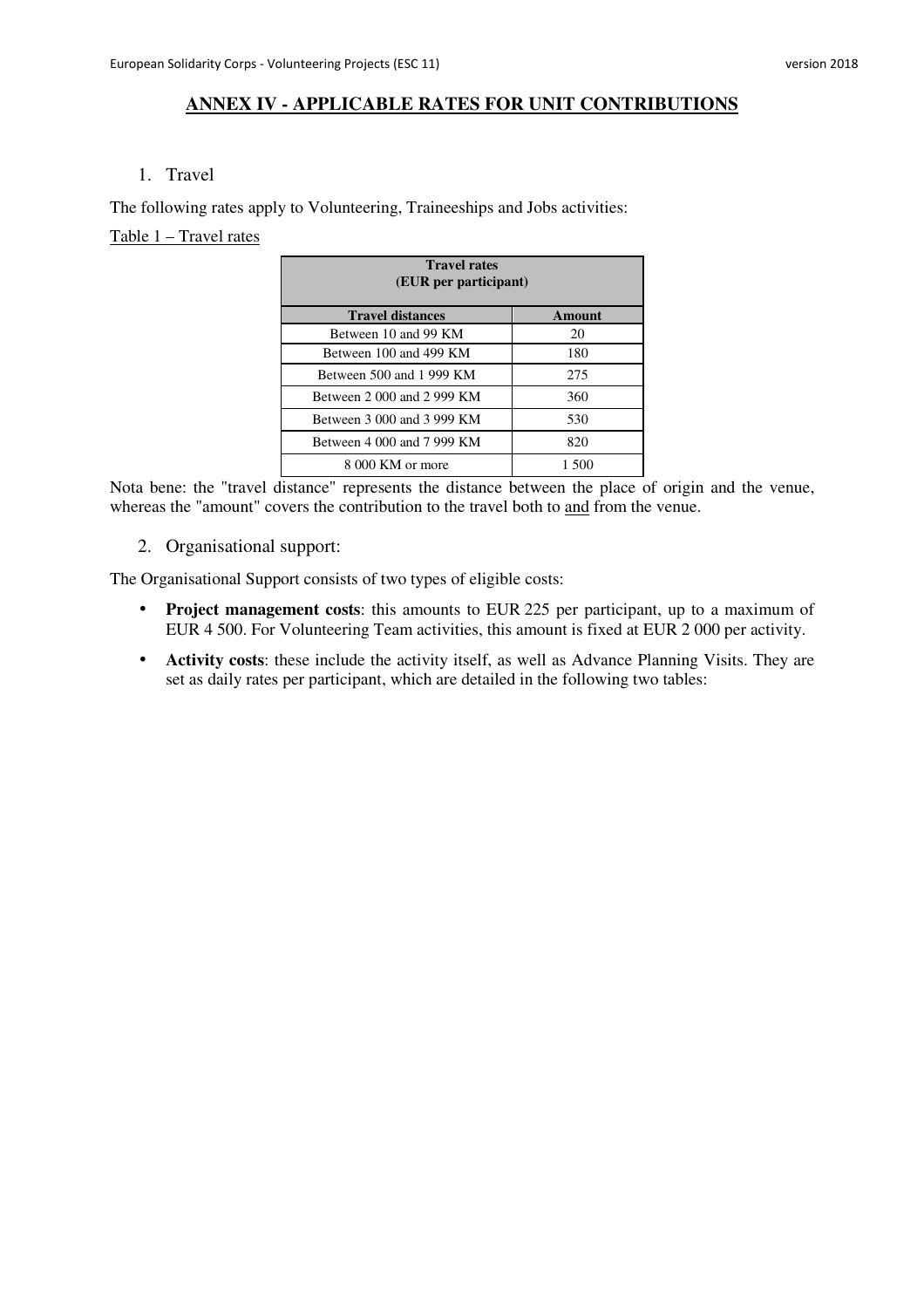# Table 2 – Organisational Support – Activity Costs

|                                       | <b>Organisational Support - Activity Costs</b><br>(EUR per day) |                              |
|---------------------------------------|-----------------------------------------------------------------|------------------------------|
|                                       | <b>Volunteering</b>                                             | <b>Traineeships and Jobs</b> |
| Austria                               | 24                                                              | 8                            |
| <b>Belgium</b>                        | 27                                                              | 9                            |
| <b>Bulgaria</b>                       | 18                                                              | 6                            |
| Croatia                               | 20                                                              | $\tau$                       |
| <b>Cyprus</b>                         | 22                                                              | $\overline{7}$               |
| <b>Czech Republic</b>                 | 18                                                              | 6                            |
| <b>Denmark</b>                        | 27                                                              | 9                            |
| <b>Estonia</b>                        | 19                                                              | 6                            |
| <b>Finland</b>                        | 27                                                              | $\boldsymbol{9}$             |
| France                                | 21                                                              | $\overline{7}$               |
| <b>Germany</b>                        | 24                                                              | $\,8\,$                      |
| <b>Greece</b>                         | 22                                                              | $\overline{7}$               |
| <b>Hungary</b>                        | 18                                                              | 6                            |
| <b>Ireland</b>                        | 27                                                              | $\boldsymbol{9}$             |
| <b>Italy</b>                          | 22                                                              | $\overline{7}$               |
| Latvia                                | 20                                                              | $\overline{7}$               |
| Lithuania                             | 19                                                              | 6                            |
| Luxembourg                            | 27                                                              | 9                            |
| <b>Malta</b>                          | 23                                                              | $\,8\,$                      |
| <b>Netherlands</b>                    | 27                                                              | 9                            |
| Poland                                | 19                                                              | 6                            |
| Portugal                              | 21                                                              | $\tau$                       |
| Romania                               | 18                                                              | 6                            |
| Slovakia                              | 20                                                              | $\tau$                       |
| Slovenia                              | 21                                                              | $\tau$                       |
| Spain                                 | 19                                                              | $\sqrt{6}$                   |
| <b>Sweden</b>                         | 27                                                              | $\mathbf{9}$                 |
| <b>United Kingdom</b>                 | 27                                                              | 9                            |
| former Yugoslav Republic of Macedonia | 16                                                              | $\rm N/A$                    |
| <b>Iceland</b>                        | $27\,$                                                          | N/A                          |
| Liechtenstein                         | 25                                                              | N/A                          |
| <b>Norway</b>                         | 27                                                              | $\rm N/A$                    |
| <b>Turkey</b>                         | 18                                                              | $\rm N/A$                    |
| Neighbouring partner country          | 16                                                              | $\rm N/A$                    |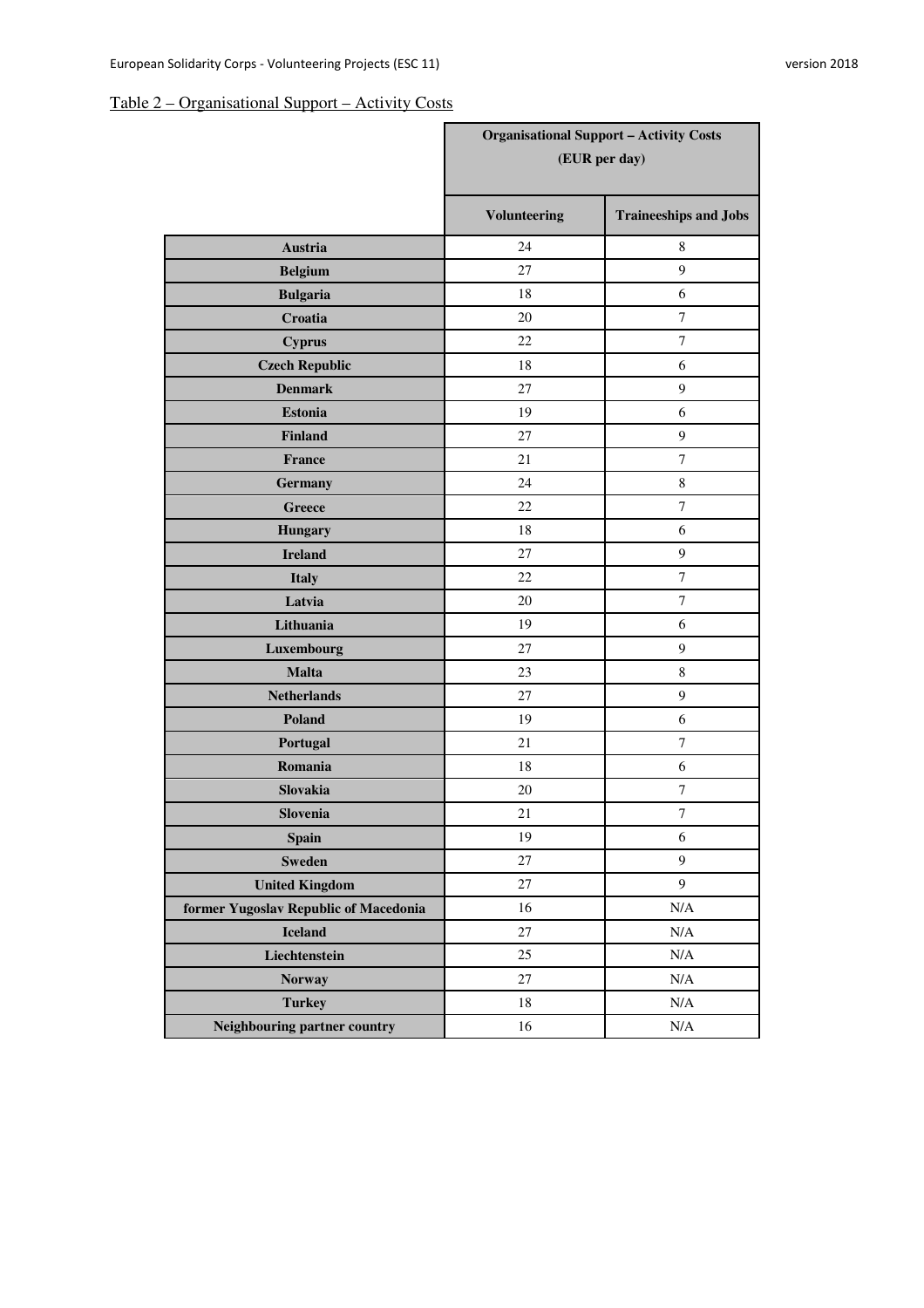### Table 3 – Organisational Support – Activity Costs for Advance Planning Visits

|                                       | <b>Organisational Support - Activity Costs</b><br><b>APV</b> only<br>(EUR per day) |                              |  |
|---------------------------------------|------------------------------------------------------------------------------------|------------------------------|--|
|                                       | <b>Volunteering</b>                                                                | <b>Traineeships and Jobs</b> |  |
| Austria                               | 16                                                                                 |                              |  |
| <b>Belgium</b>                        | 18                                                                                 |                              |  |
| <b>Bulgaria</b>                       | 12                                                                                 |                              |  |
| Croatia                               |                                                                                    | 13                           |  |
| <b>Cyprus</b>                         | 15                                                                                 |                              |  |
| <b>Czech Republic</b>                 | 12                                                                                 |                              |  |
| <b>Denmark</b>                        | 18                                                                                 |                              |  |
| <b>Estonia</b>                        | 12                                                                                 |                              |  |
| <b>Finland</b>                        | 18                                                                                 |                              |  |
| <b>France</b>                         | 14                                                                                 |                              |  |
| <b>Germany</b>                        | 16                                                                                 |                              |  |
| <b>Greece</b>                         | 15                                                                                 |                              |  |
| <b>Hungary</b>                        | 12                                                                                 |                              |  |
| <b>Ireland</b>                        | 18                                                                                 |                              |  |
| <b>Italy</b>                          | 15                                                                                 |                              |  |
| Latvia                                | 13                                                                                 |                              |  |
| Lithuania                             | 12                                                                                 |                              |  |
| Luxembourg                            | 18                                                                                 |                              |  |
| <b>Malta</b>                          | 15                                                                                 |                              |  |
| <b>Netherlands</b>                    | 18                                                                                 |                              |  |
| Poland                                | 12                                                                                 |                              |  |
| Portugal                              | 21                                                                                 |                              |  |
| Romania                               | 12                                                                                 |                              |  |
| <b>Slovakia</b>                       | 13                                                                                 |                              |  |
| Slovenia                              | 14                                                                                 |                              |  |
| <b>Spain</b>                          | 12                                                                                 |                              |  |
| <b>Sweden</b>                         | 18                                                                                 |                              |  |
| <b>United Kingdom</b>                 | 18                                                                                 |                              |  |
| former Yugoslav Republic of Macedonia | 11                                                                                 | N/A                          |  |
| <b>Iceland</b>                        | 18                                                                                 | N/A                          |  |
| Liechtenstein                         | $17\,$                                                                             | $\rm N/A$                    |  |
| <b>Norway</b>                         | 18                                                                                 | $\rm N/A$                    |  |
| <b>Turkey</b>                         | 12                                                                                 | $\rm N/A$                    |  |
| Neighbouring partner country          | $11\,$                                                                             | $\rm N/A$                    |  |

3. Inclusion support

The following rates are to be used for activities which include the participation of young people with fewer opportunities.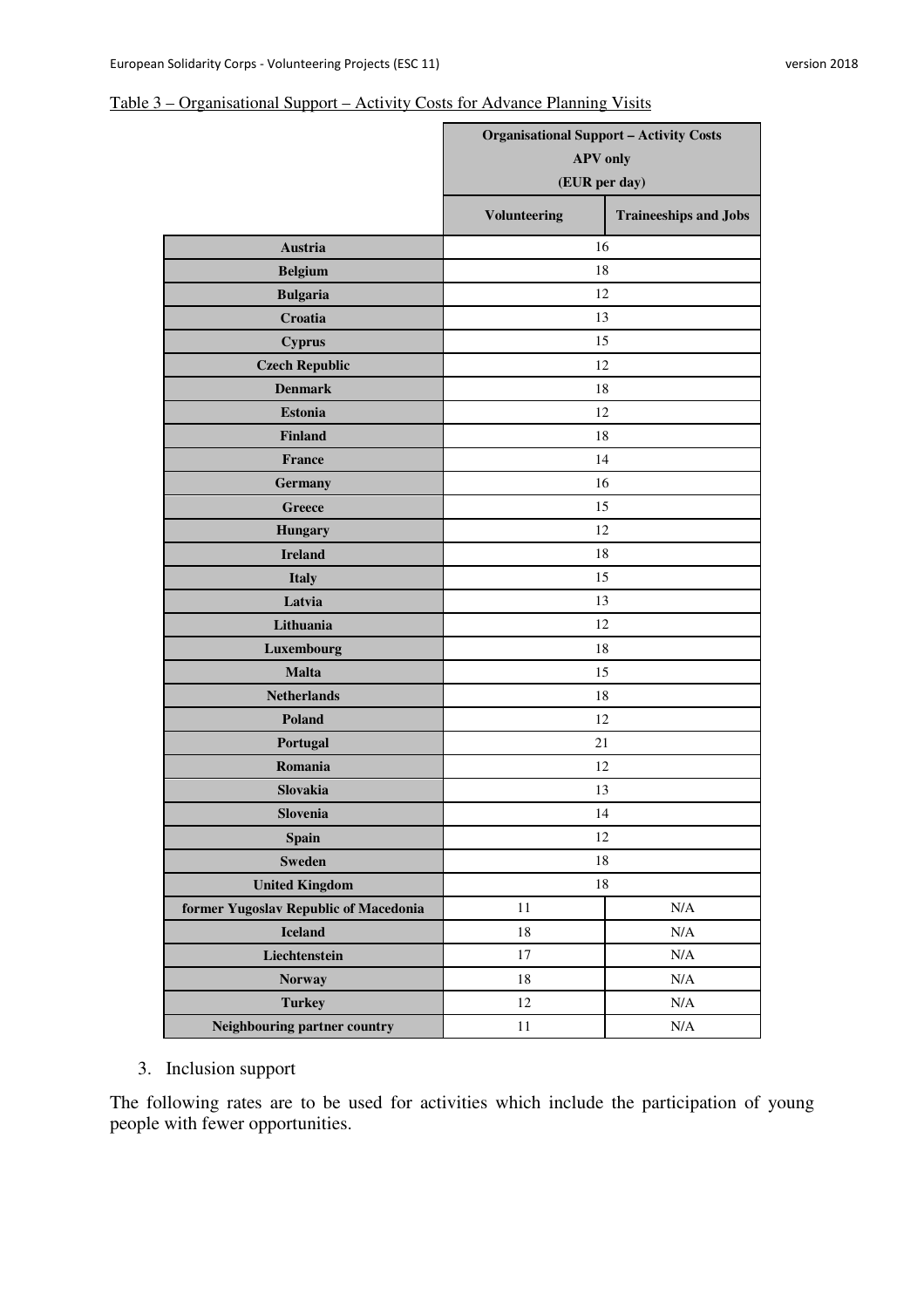### Table 4 – Inclusion Support

|                                       | <b>Inclusion Support</b><br>(EUR per day) |                              |
|---------------------------------------|-------------------------------------------|------------------------------|
|                                       |                                           |                              |
|                                       | <b>Volunteering</b>                       | <b>Traineeships and Jobs</b> |
| <b>Austria</b>                        | 8                                         |                              |
| <b>Belgium</b>                        | 9                                         |                              |
| <b>Bulgaria</b>                       | 6                                         |                              |
| Croatia                               | $\tau$                                    |                              |
| <b>Cyprus</b>                         | $\tau$                                    |                              |
| <b>Czech Republic</b>                 | 6                                         |                              |
| <b>Denmark</b>                        | 9                                         |                              |
| <b>Estonia</b>                        | 6                                         |                              |
| <b>Finland</b>                        | 9                                         |                              |
| France                                | 7                                         |                              |
| <b>Germany</b>                        | $\,$ 8 $\,$                               |                              |
| <b>Greece</b>                         | $\tau$                                    |                              |
| <b>Hungary</b>                        | 6                                         |                              |
| <b>Ireland</b>                        | 9                                         |                              |
| <b>Italy</b>                          | $\tau$                                    |                              |
| Latvia                                | $\tau$                                    |                              |
| Lithuania                             | 6                                         |                              |
| Luxembourg                            | $\mathbf{9}$                              |                              |
| <b>Malta</b>                          | $\,$ 8 $\,$                               |                              |
| <b>Netherlands</b>                    | 9                                         |                              |
| Poland                                | 6                                         |                              |
| Portugal                              | $\boldsymbol{7}$                          |                              |
| Romania                               | 6                                         |                              |
| Slovakia                              | 7                                         |                              |
| <b>Slovenia</b>                       | 7                                         |                              |
| <b>Spain</b>                          | $\sqrt{6}$                                |                              |
| <b>Sweden</b>                         | $\boldsymbol{9}$                          |                              |
| <b>United Kingdom</b>                 | $\overline{9}$                            |                              |
| former Yugoslav Republic of Macedonia | 5                                         | $\rm N/A$                    |
| <b>Iceland</b>                        | 9                                         | $\rm N/A$                    |
| Liechtenstein                         | $\,8\,$                                   | $\rm N/A$                    |
| <b>Norway</b>                         | 9                                         | $\rm N/A$                    |
| <b>Turkey</b>                         | 6                                         | $\rm N/A$                    |
| Neighbouring partner country          | 5                                         | $\rm N/A$                    |

4. Linguistic support:

This rate is applicable only for languages and/or levels not offered by the Online Linguistic Support.

EUR 150 per participant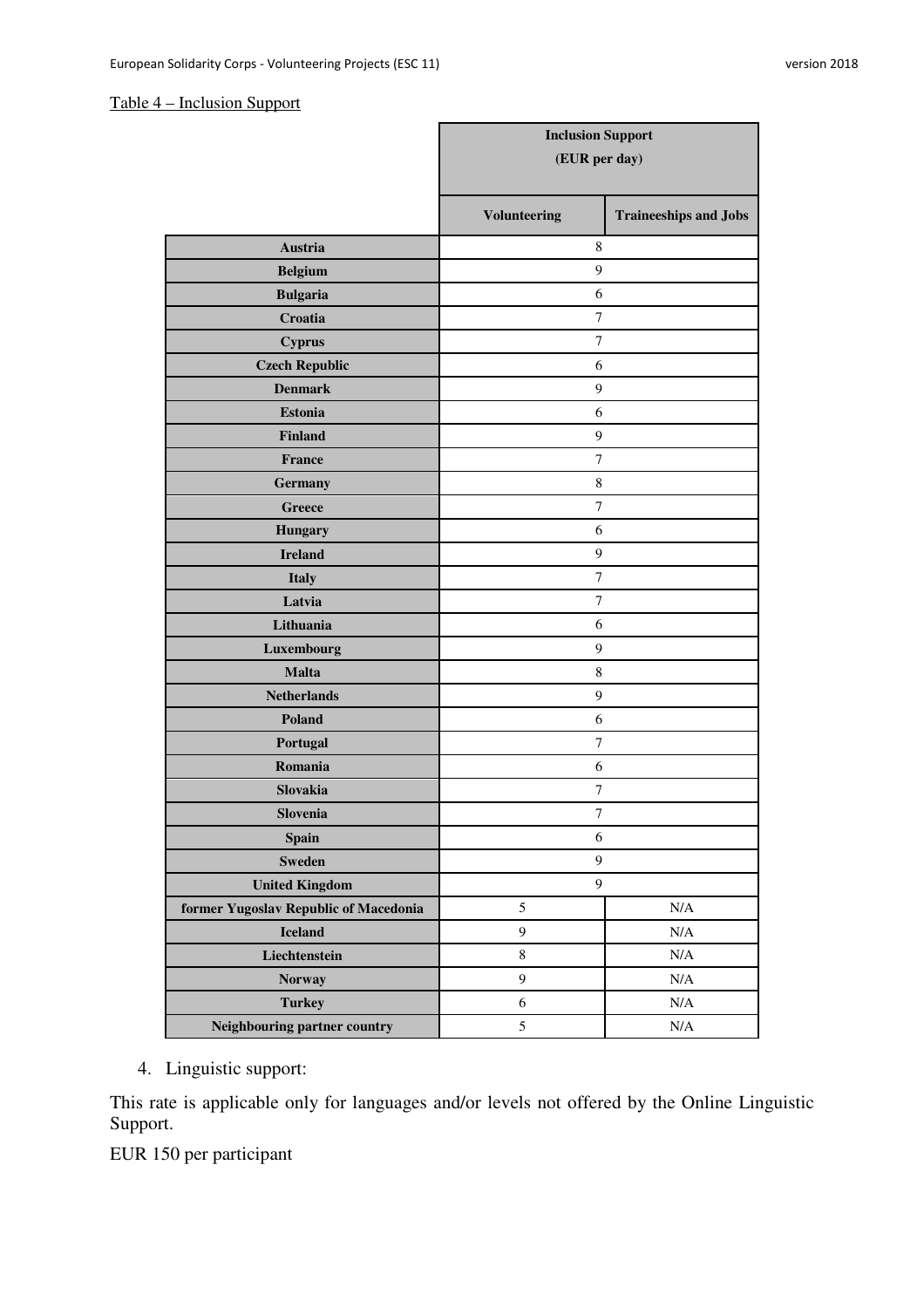# 5. Pocket Money

This rate is only applicable to Volunteering activities.

# Table 5 – Pocket Money for volunteers

|                                       | <b>Pocket Money</b><br>(EUR per day) |
|---------------------------------------|--------------------------------------|
|                                       | <b>Volunteering</b>                  |
| <b>Austria</b>                        | 5                                    |
| <b>Belgium</b>                        | $\overline{4}$                       |
| <b>Bulgaria</b>                       | $\overline{4}$                       |
| Croatia                               | 5                                    |
| <b>Cyprus</b>                         | 5                                    |
| <b>Czech Republic</b>                 | 5                                    |
| <b>Denmark</b>                        | 6                                    |
| <b>Estonia</b>                        | $\overline{4}$                       |
| <b>Finland</b>                        | 5                                    |
| <b>France</b>                         | 6                                    |
| <b>Germany</b>                        | 5                                    |
| <b>Greece</b>                         | 5                                    |
| <b>Hungary</b>                        | 5                                    |
| <b>Ireland</b>                        | 6                                    |
| <b>Italy</b>                          | 5                                    |
| Latvia                                | $\overline{4}$                       |
| Lithuania                             | $\overline{4}$                       |
| Luxembourg                            | 5                                    |
| <b>Malta</b>                          | 5                                    |
| <b>Netherlands</b>                    | 5                                    |
| Poland                                | $\overline{4}$                       |
| Portugal                              | 5                                    |
| Romania                               | 3                                    |
| Slovakia                              | 5                                    |
| Slovenia                              | $\overline{4}$                       |
| <b>Spain</b>                          | 5                                    |
| <b>Sweden</b>                         | 5                                    |
| <b>United Kingdom</b>                 | 6                                    |
| former Yugoslav Republic of Macedonia | 3                                    |
| <b>Iceland</b>                        | 6                                    |
| Liechtenstein                         | 6                                    |
| <b>Norway</b>                         | 6                                    |
| <b>Turkey</b>                         | $\overline{4}$                       |
| Neighbouring partner country          | 3                                    |

### 6. Relocation Allowance

This rate is only applicable to Traineeships and Jobs activities.